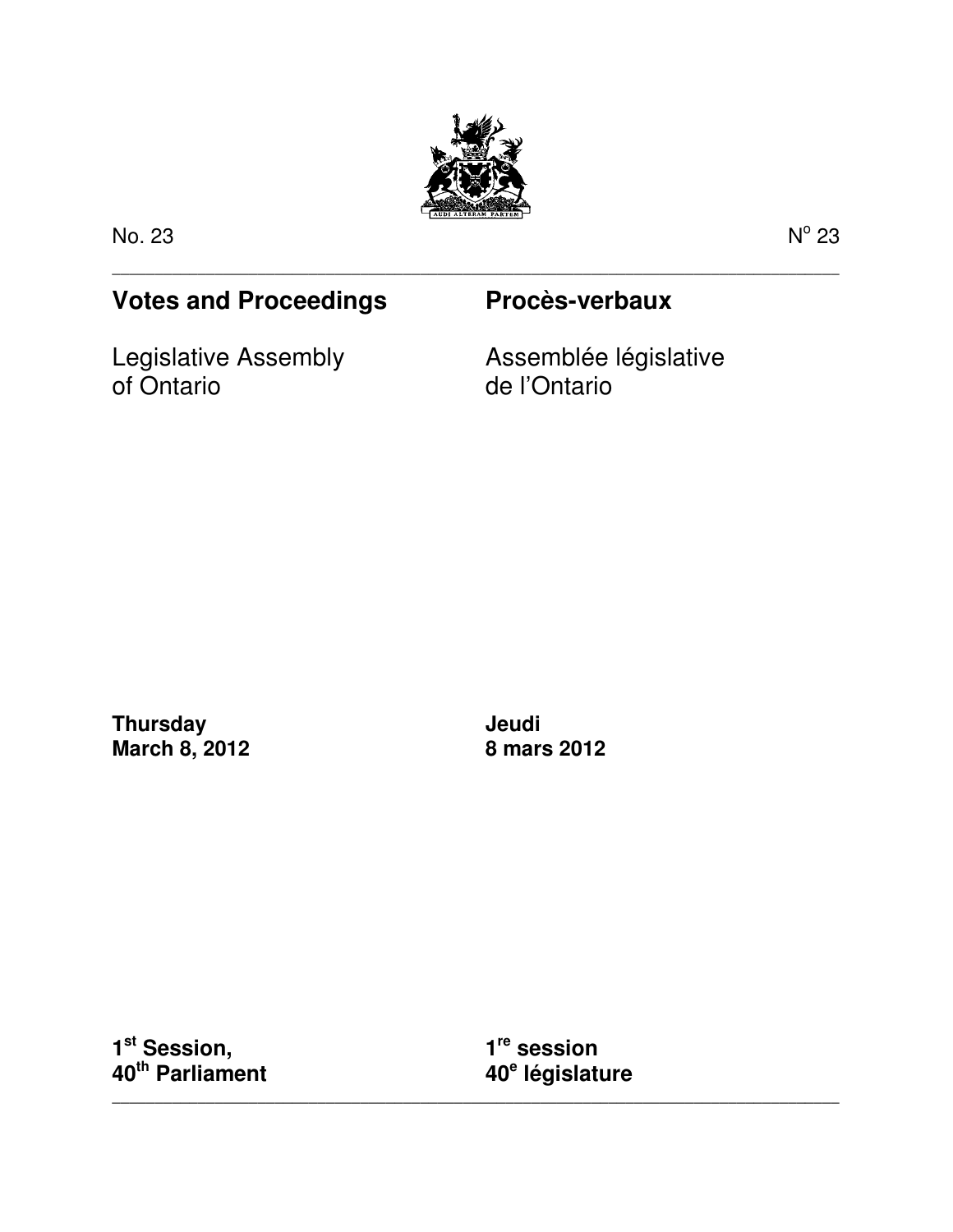# **ORDERS OF THE DAY ORDRE DU JOUR**

Second Reading of Bill 30, An Act to amend the Employment Standards Act, 2000 in respect of family caregiver leave.

Debate resumed and after some time the House recessed at 10:15 a.m.

**10:30 A.M. 10 H 30** 

### **1:00 P.M. 13 H**

The following Bill was introduced and read the first time:-

Bill 46, An Act to authorize the expenditure of certain amounts for the fiscal year ending March 31, 2012. Hon. Mr. Duncan.

Ordered, That, during consideration of Private Members' Public Business this afternoon, in the event that Bill 35, An Act to proclaim October 13 in each year as Major-General Sir Isaac Brock Day in Ontario, receives Second Reading, the Order for Third Reading shall immediately be called and the question put immediately without debate or amendment.

\_\_\_\_\_\_\_\_\_\_\_\_

\_\_\_\_\_\_\_\_\_\_\_\_

Granting additional powers to the Ontario Ombudsman (Sessional Paper No. P-6) Mr. Craitor.

PET scans (Sessional Paper No. P-8) M<sup>me</sup> Gélinas.

Exempting electricity from the HST (Sessional Paper No. P-22)  $M^{\text{me}}$  Gélinas.

Funding research for bio-artificial kidney (Sessional Paper No. P-43) Mr. Leal.

Long term care beds in Tavistock (Sessional Paper No. P-44) Mr. Hardeman.

Debt retirement charge (Sessional Paper No. P-60) Mr. Mantha.

Deuxième lecture du projet de loi 30, Loi modifiant la Loi de 2000 sur les normes d'emploi en ce qui concerne le congé familial pour les aidants naturels.

Le débat reprend et après quelque temps, à 10 h 15, l'Assemblée a suspendu la séance.

### **ORAL QUESTIONS COUNTING OUR OURSTIONS ORALES**

The House recessed at 11:40 a.m.  $\hat{A}$  11 h 40, l'Assemblée a suspendu la séance.

# **INTRODUCTION OF BILLS DÉPÔT DES PROJETS DE LOI**

Le projet de loi suivant est présenté et lu une première fois :-

Projet de loi 46, Loi autorisant l'utilisation de certaines sommes pour l'exercice se terminant le 31 mars 2012. L'hon. M. Duncan.

### **MOTIONS MOTIONS**

With unanimous consent. Avec le consentement unanime,

On motion by Mr. Bradley, Sur la motion de M. Bradley,

# **PETITIONS PÉTITIONS**

\_\_\_\_\_\_\_\_\_\_\_\_

\_\_\_\_\_\_\_\_\_\_\_\_

\_\_\_\_\_\_\_\_\_\_\_\_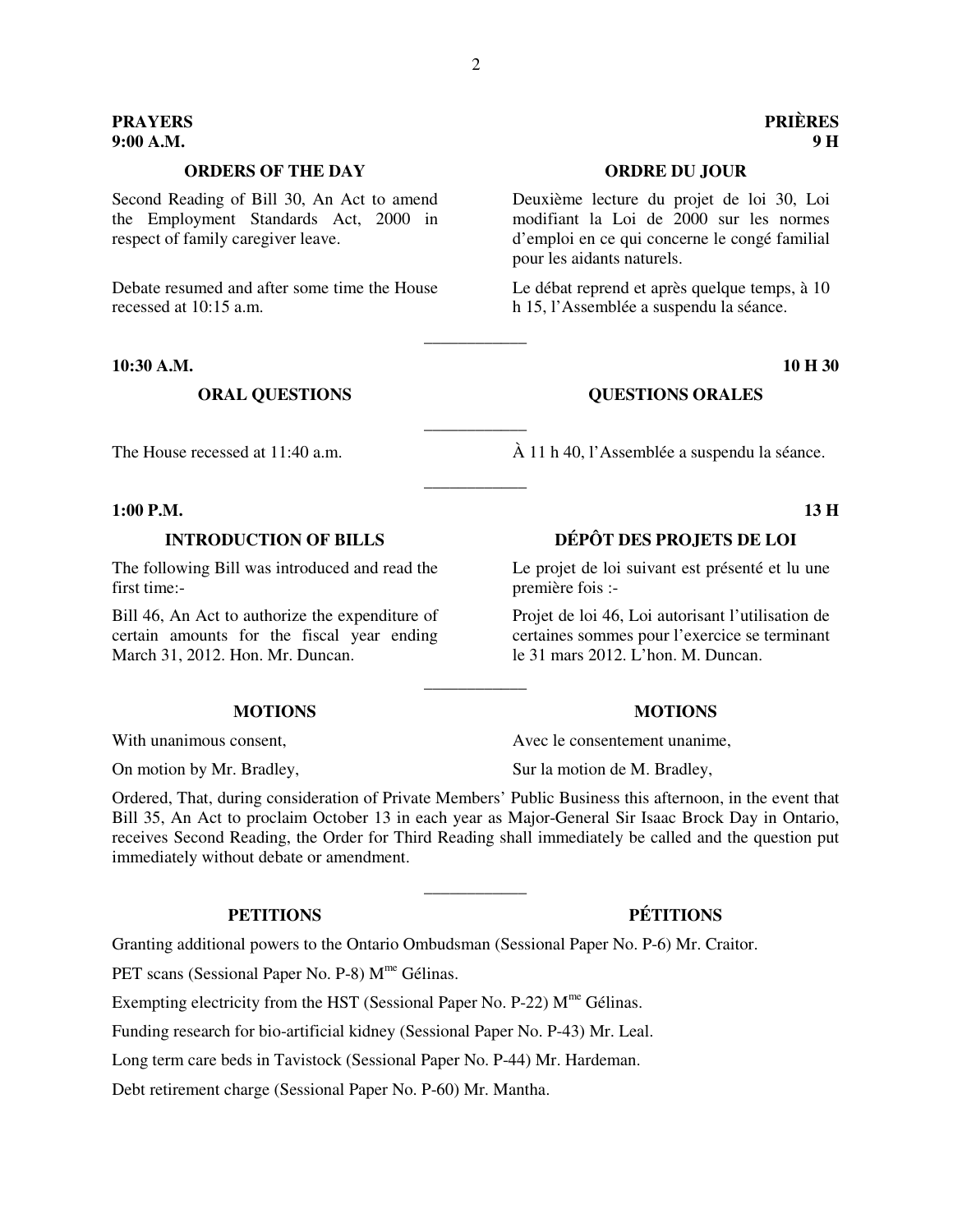Private Member's motion on wind turbine development (Sessional Paper No. P-62) Mr. Arnott, Mr. Barrett, Mr. Leone, Mrs. Munro, Mr. O'Toole and Ms. Scott.

\_\_\_\_\_\_\_\_\_\_\_\_

Paved shoulders (Sessional Paper No. P-69) Mr. Miller (Parry Sound–Muskoka).

### **PRIVATE MEMBERS' PUBLIC BUSINESS**

Mr. Clark moved, M. Clark propose,

Second Reading of Bill 35, An Act to proclaim October 13 in each year as Major-General Sir Isaac Brock Day in Ontario.

Ordered for Third Reading pursuant to the Order of the House passed earlier today.

Third Reading of Bill 35, An Act to proclaim October 13 in each year as Major-General Sir Isaac Brock Day in Ontario.

Carried. Adoptée.

Private Members' Notice of Motion No. 8:-

**AFFAIRES D'INTÉRÊT PUBLIC ÉMANANT DES DÉPUTÉS** 

Deuxième lecture du projet de loi 35, Loi visant à proclamer le 13 octobre de chaque année Jour du major-général Sir Isaac Brock en Ontario.

Debate arose. Il s'élève un débat.

Carried. Adoptée.

Ordonné pour la troisième lecture conformément à l'ordre adopté par l'Assemblée plus tôt aujourd'hui.

Troisième lecture du projet de loi 35, Loi visant à proclamer le 13 octobre de chaque année Jour du major-général Sir Isaac Brock en Ontario.

The Bill passed. Le projet de loi est adopté.

 $M<sup>me</sup>$  Thompson moved,  $M<sup>me</sup>$  Thompson propose,

Avis de motion émanant des députés n° 8 :-

That, in the opinion of this House, a moratorium should be placed on further industrial wind energy development until third party health and environmental studies have been completed.

\_\_\_\_\_\_\_\_\_\_\_\_

Lost on the following division:-<br>Rejetée par le vote suivant :-

Debate arose. Il s'élève un débat.

# AYES / POUR - 28

| Arnott    | Fedeli   | McNaughton       | Scott     |
|-----------|----------|------------------|-----------|
| Bailey    | Hardeman | Milligan         | Smith     |
| Barrett   | Jackson  | Munro            | Thompson  |
| Chudleigh | Jones    | <b>Nicholls</b>  | Walker    |
| Clark     | Leone    | O'Toole          | Wilson    |
| Dunlop    | MacLaren | <b>Ouellette</b> | Yakabuski |
| Elliott   | MacLeod  | Pettapiece       | Yurek     |
|           |          |                  |           |